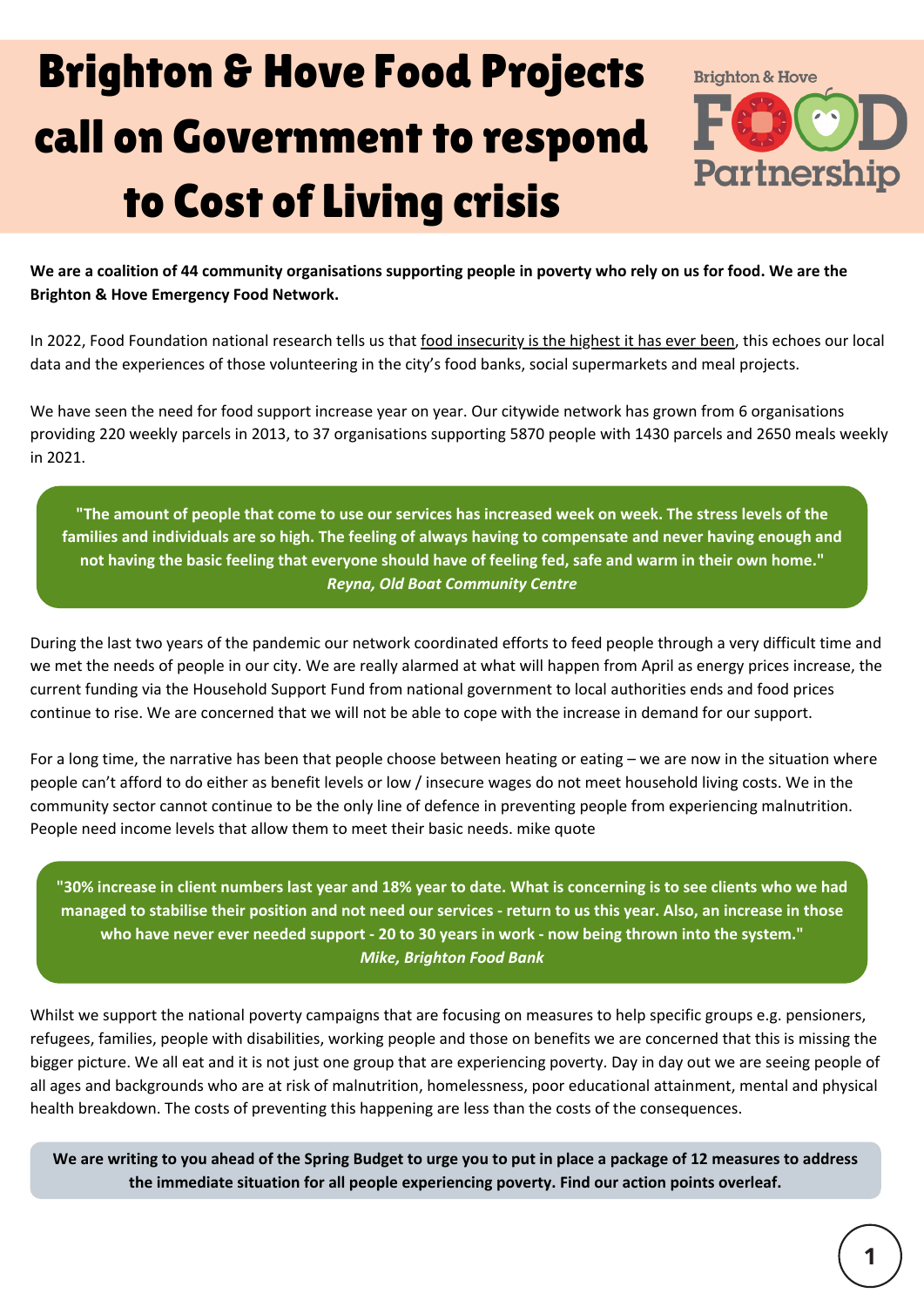## We urge that:



a. The **uplift in benefits that is tabled for the Spring Budget is in line with the true cost of inflation (7% or higher) not** the 3.1% tabled that was based on data from September last year before the current reality was known.

b. the £20 uplift to Universal Credit is reinstated – in recognition that the additional household costs that it was *The £20 uplift to Universal Credit is reinstated* designed to help cover have not reduced post pandemic.

c. The five-week waiting period for new Universal Credit payments is removed. Nearly half the people supported by the Trussell Trust food banks last year were seeking support because of their debt to the government. Stripping out the UC in-built delay that forces you to take an advance payment and repay (at a rate not set by you) would go a long way towards preventing this situation. We also support other measures in the Trussell Trust Report on Govt debt.

d. Action is taken regarding Local Housing Allowance rates to unfreeze them so that housing benefit keeps pace with inflation.

e. The Household Support Fund mechanism is continued beyond 1st April 2022. This has been used effectively in Brighton & Hove to target people in work a group that are much harder for national government to support as they do not benefit from changes to Benefits Rates. Resourcing Local Authorities to target and co-ordinate local support should continue.

f. More work is done to *increase update of Pension Credit*. Between 30 and 40% of pensioners in poverty who are eligible for this support do not currently receive it and as a passport to other support an increased uptake will help those impacted by fuel price increases.

g. The permitted work rate is increased to allow employers to increase the wages of people with disabilities employed *permitted work rate is increased* on this basis.

h. With increasing numbers of asylum seekers and refugees needing food bank support measures should be taken to remove the No Recourse to Public Funds rules that mean that people can't access local authority or government *remove the No Recourse to Public Funds rules* support and must rely on charity.

i. More action is taken to prevent children growing up in food poverty. Nearly half of food insecure families do not receive a Free School Meal because the income threshold is set too low. We recommend increasing this and implementing the other recommendations from the **Food [Foundation](https://foodfoundation.org.uk/initiatives/childrens-right2food) Right to Food Campaign** plus a holistic programme of support that focuses on preventing child poverty e.g. restoring the child element in [universal](https://cpag.org.uk/policy-and-campaigns/universal-credit) credit, increasing child benefit by at least £5 a week (it has lost 23% of its value since 2010) and lifting the [two-child](https://cpag.org.uk/topic/two-child-limit) limit, which will otherwise push 300,000 children into poverty and one million more into deeper poverty by 2023/24.

j. The <mark>budget statement addresses two of the well-known barriers as to why parents can't work more hours -</mark> childcare and travel costs and removes the [benefit](https://cpag.org.uk/topic/benefit-cap) cap, which largely affects lone parents with young children who are least able to escape the cap through work.

k. Immediate action is taken to address fuel poverty. If analysts are correct by October there could be 8.5 million people in poverty. We ask that current proposals 'heat now pay later' are replaced with a non-repayable grant for the broader set of vulnerable customers, that support builds on existing schemes e.g. extending eligibility to winter fuel payments rather than creating new schemes that people will find hard to access and that specific attention is paid to prepayment customers many of whom already regularly live without electricity or gas because their meters have run out of credit before their next money comes in. Longer term action to improve the most energy inefficient homes needs to be prioritised

l. Given that increases in food and energy bills are the same no matter what your age that the minimum wage for young *the minimum wage for young* people aged 18 or older is raised to the same level as the over 23s (currently 18-20yr olds is £6.83 and over 23s £9.50) *people aged 18 or older is raised*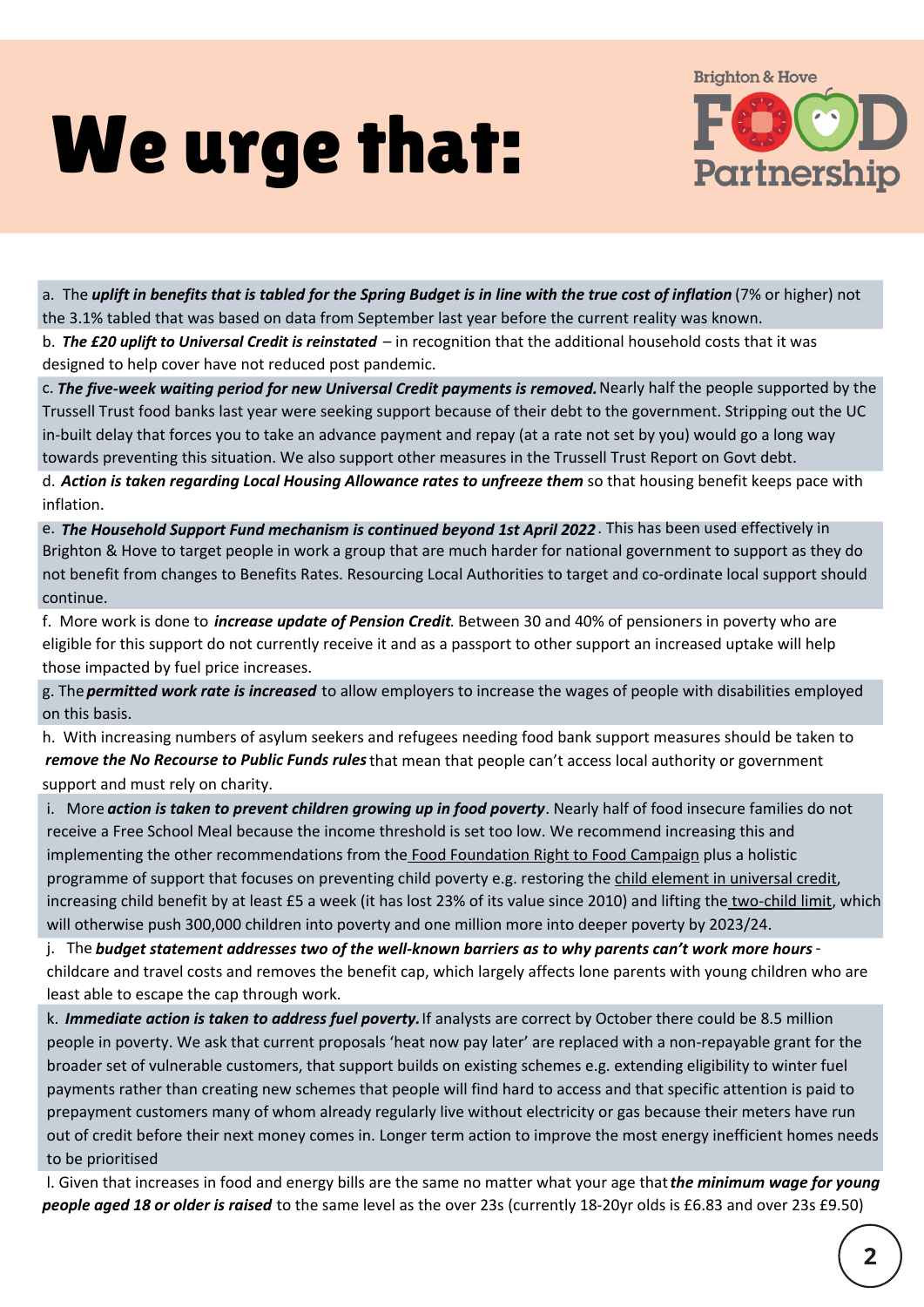"We are all really, really, really, tired. We have all put our entire hearts and souls and guts and muscles into trying to make this work. I genuinely feel this is a really heart-breaking situation for everybody [...] We have got **really vulnerable people relying on us and we have to do the right thing for them"** *Rachel, BrightStore*

Food banks see people week in week out who are in deep and ongoing poverty. Volunteers are becoming burnt out and increasingly anxious that they will not be able to support the increased numbers in need in the months ahead. We are fearful of the wider context e.g. as everyone feels the impact of the cost-of-living increases donations to food banks will plummet as those who could previously afford to buy food to give won't be able to. All of this at the same time as grants for those that provided food support during the pandemic are stopping and our own costs of running are going up.

We ask that there is a proper enquiry into the role that food banks, informal food aid, pantries etc have ended up playing in plugging the gaps in the welfare state to understand the risks and implications of this informal safety net held together by volunteers failing due to immense pressure.

Alongside these measures we propose to deal with the immediate Cost of Living crisis we look forward to seeing the Food Strategy White Paper as we believe this is a once-in-a-generation opportunity for the UK Government to set out a single visionary plan to transform England's food system for our health, the economy, and the planet and embed a right to food as a national policy.

Yours Sincerely,

## **Brighton & Hove Emergency Food Network**

| <b>Brighton &amp; Hove Food Partnership</b>                        |  |
|--------------------------------------------------------------------|--|
| <b>Balfour Mutual Aid Food Bank</b>                                |  |
| <b>Bevendean Food Bank</b>                                         |  |
| <b>Black &amp; Minority Ethnic Community Partnership Food Bank</b> |  |
| <b>Brighton Cauldron</b>                                           |  |
| <b>Brighton Food Bank</b>                                          |  |
| <b>Brighton Light Trust</b>                                        |  |
| <b>Brighton Unemployed Centre Families Project</b>                 |  |
| <b>Brighton Women's Centre</b>                                     |  |
| <b>BrightStore</b>                                                 |  |
| <b>Case Central</b>                                                |  |
| <b>Chomp (One Church)</b>                                          |  |
| <b>Clarendon Food Bank</b>                                         |  |
| <b>Cornerstone Community Centre Food Bank</b>                      |  |
| <b>Craven Vale Food Bank</b>                                       |  |
| <b>East Brighton Food Coop</b>                                     |  |
| <b>Food &amp; Friendship</b>                                       |  |
| <b>Fresh Start Community Association</b>                           |  |
| <b>Hangleton &amp; West Blatchington Food Bank</b>                 |  |
| <b>Hollingdean Food Bank</b>                                       |  |
| <b>Impact Initiatives</b>                                          |  |
| <b>Lunch Positive</b>                                              |  |
|                                                                    |  |

**Moulsecoomb Community Market Mutual Aid Vegan Food Bank Old Boat Community Corner Pantry Pankhurst Pantry Phoenix Food Hub Real Junk Food Project Salvation Army Brighton Congress Hall Salvation Army Hove Food Bank St Anne's Day Centre St John the Baptist Food Bank St Mary Magdalen's Church Sussex Homeless Support Sussex Surplus The Bevy The Gathering Place Food Bank The Purple People Kitchen Food Bank The Villas Food Bank Voices in Exile Weald Allotments Community Fridge Whitehawk Food Bank Woodingdean Community Food Hub Youth Advice Centre Food Market**